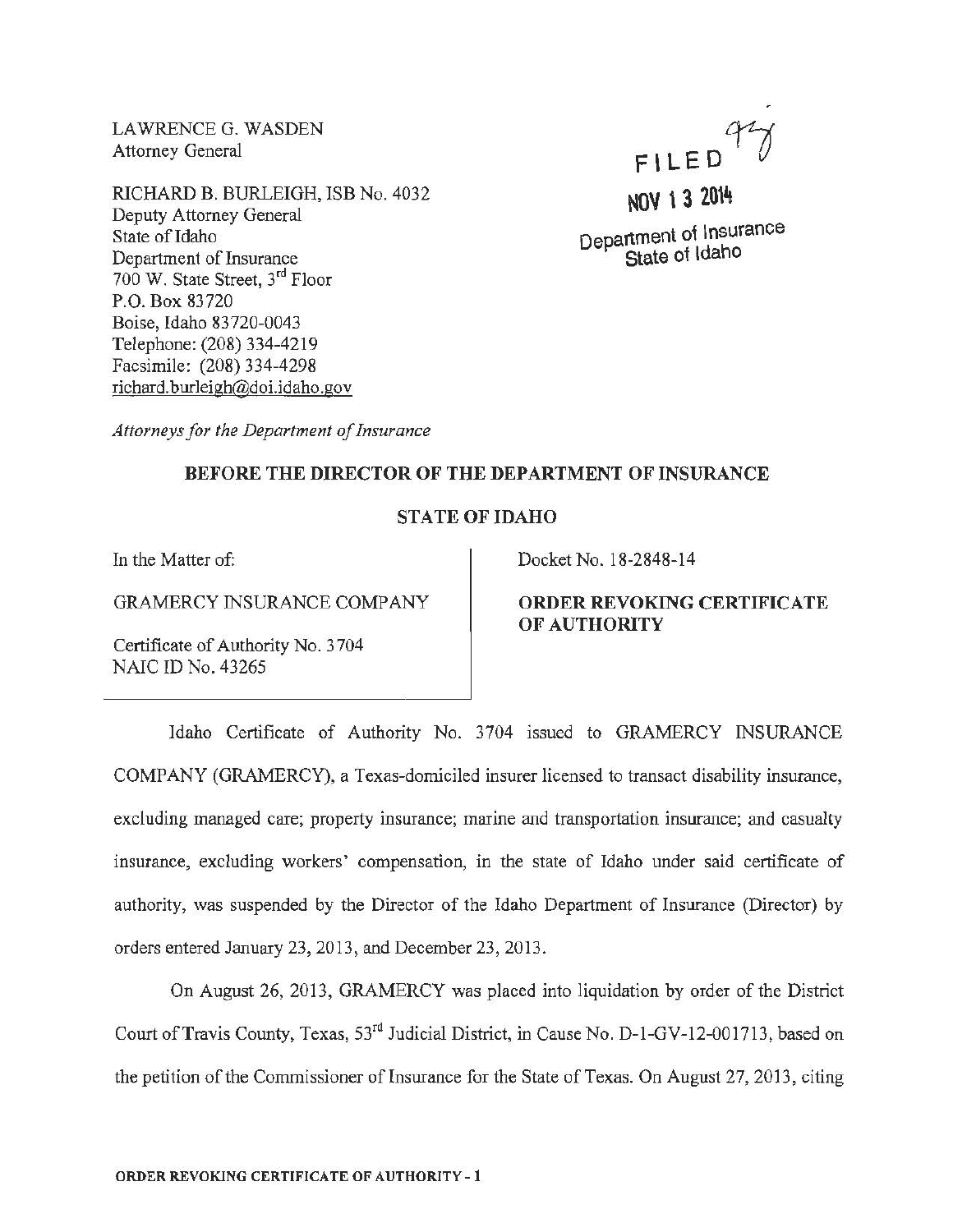such liquidation order, the Texas Commissioner of Insurance issued an order finding GRAMERCY to be insolvent and designating it an "impaired insurer" under Texas insurance law.

The Director, having reviewed the foregoing and the requirements of Idaho Code  $\S$  41-327, and good cause appearing therefor,

NOW, THEREFORE, IT IS HEREBY ORDERED, pursuant to Idaho Code§ 41-327(3), that Certificate of Authority No. 3704 issued to GRAMERCY is REVOKED effective immediately.

IT IS FURTHER ORDERED, pursuant to Idaho Code§ 41-330(1), that, within four (4) days after notice of this revocation is provided, GRAMERCY shall notify, by any available means, every person authorized to write business in the state of Idaho by said insurance company, to immediately cease to write any further insurance business for GRAMERCY in Idaho.

IT IS FURTHER ORDERED that GRAMERCY shall promptly return Certificate of Authority No. 3704 to the Idaho Department of Insurance, as required by Idaho Code § 41- 323(2).

DATED this  $\sqrt{2\pi}$  day of November 2014.

STATE OF IDAHO DEPARTMENT OF INSURANCE

an feal

Director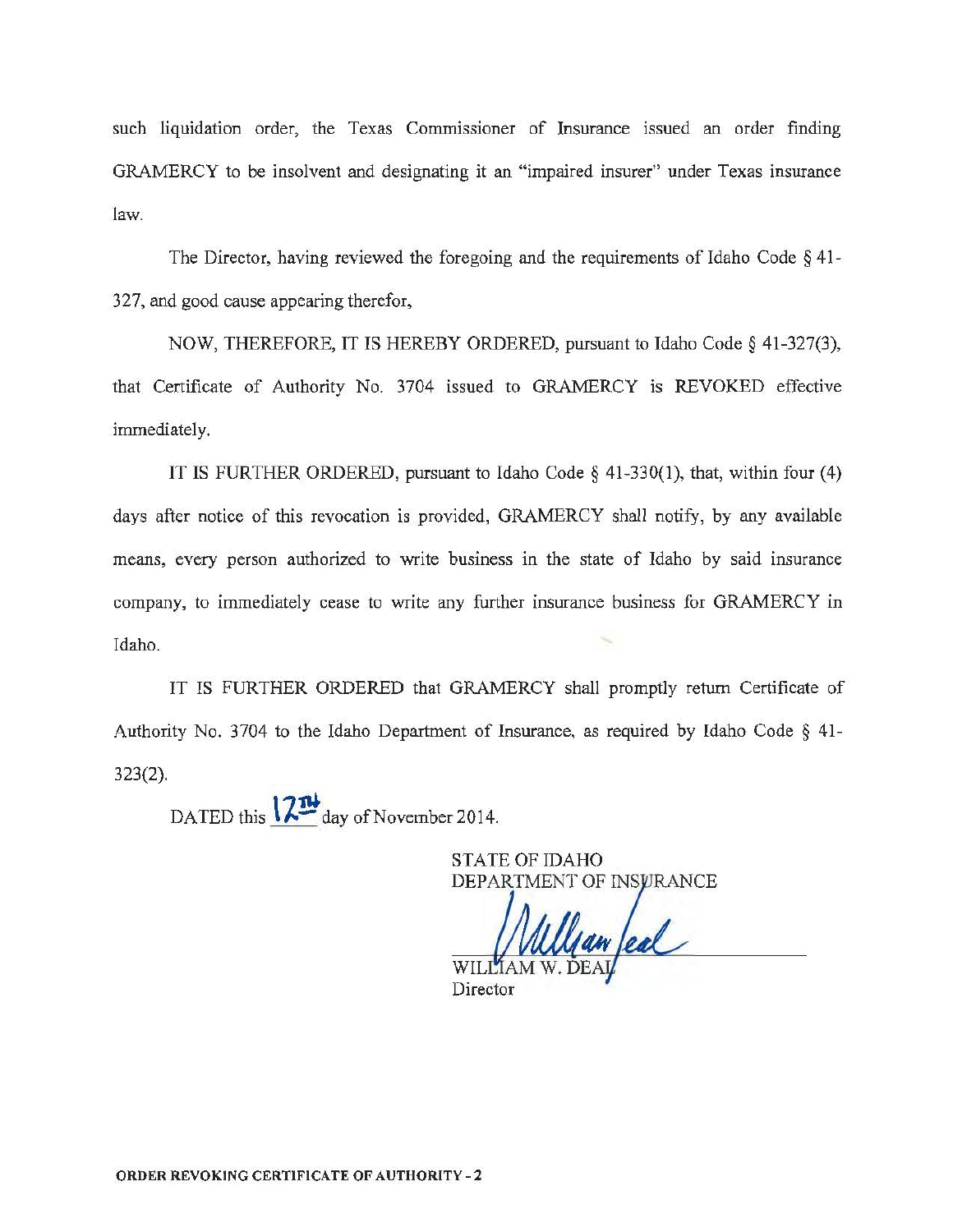### NOTIFICATION OF RIGHTS

This is a final order of the Director. Any party may file a motion for reconsideration of this final order within fourteen (14) days of the service date of this order. The agency will dispose of the petition for reconsideration within twenty-one (21) days of its receipt, or the petition will be considered denied by operation oflaw. *See* Idaho Code§ 67-5246(4).

Pursuant to Idaho Code§§ 67-5270 and 67-5272, any party aggrieved by this final order or orders previously issued in *this* case may appeal this final order and all previously issued orders in this case to district court by filing a petition in the district court of the county in which:

- i. A hearing was held,
- ii. The final agency action was taken,
- iii. The party seeking review of the order resides, or operates its principal place of business in Idaho, or
- iv. The real property or personal property that was the subject of the agency action is located.

An appeal must be filed within twenty-eight (28) days of (a) the service date of this final order, (b) an order denying petition for reconsideration, or (c) the failure within twenty-one (21) days to grant or deny a petition for reconsideration, whichever is later. *See* Idaho Code § 67-5273. The filing of an appeal to district court does not itself stay the effectiveness or enforcement of the order under appeal.